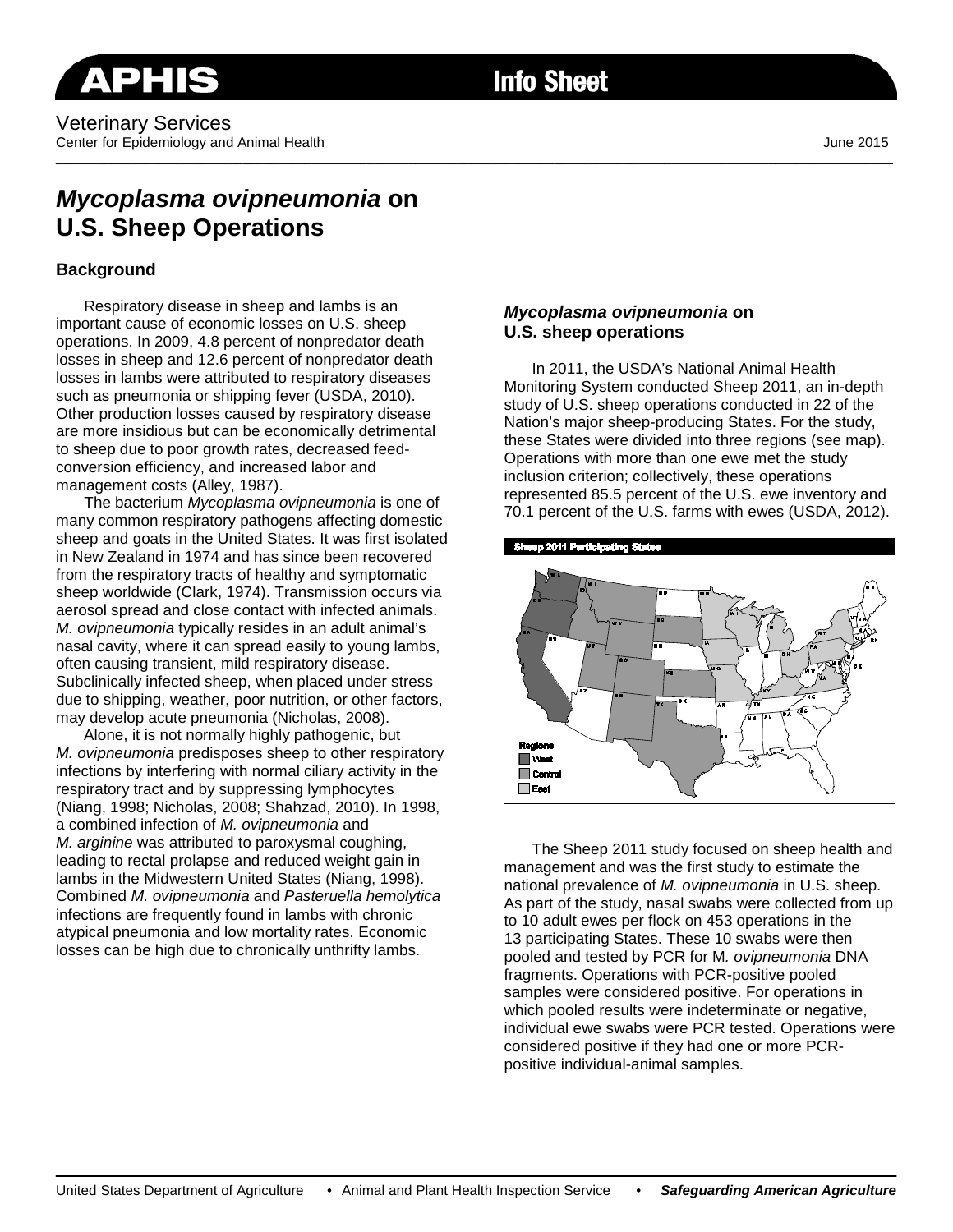Of the pooled samples taken from the 453 operations tested, 350 were initially positive for *M. ovipneumonia* and another 51 were positive after individual-animal nasal swabs were tested. Overall, 401 operations (88.5 percent) were positive by PCR (table 1). Additionally, serum from up to 16 adult ewes per flock was tested for antibodies to *M. ovipneumonia* using an ELISA test. Serum was collected from 4,073 ewes on 408 of the PCR-sampled operations from March 14 through June 30, 2011. At least one ewe was ELISA positive on 85.3 percent of these operations. Of the 4,073 individual samples tested, 1,199 (29.4 percent) were seropositive using the ELISA. The mean within-flock seroprevalence in ELISA-positive flocks was 34.6 percent.

#### **Table 1. Number and percentage of operations and animals PCR and ELISA positive for**  *M. ovipneumonia***, by flock size**

|              | <b>Number/Percent Operations</b>   |               |               |             |  |  |
|--------------|------------------------------------|---------------|---------------|-------------|--|--|
|              | <b>Flock Size</b> (number of ewes) |               |               |             |  |  |
|              | <b>Small</b>                       | <b>Medium</b> | Large $(500)$ | All         |  |  |
|              | $(20 - 99)$                        | $(100 - 499)$ | or more)      | operations  |  |  |
| <b>ELISA</b> |                                    |               |               |             |  |  |
| Operations   | 142/183                            | 138/151       | 68/74         | 348/408     |  |  |
|              | (77.6%)                            | $(91.4\%)$    | (91.9%)       | (85.3%)     |  |  |
| Animals      | 481/1.827                          | 521/1,506     | 197/740       | 1,199/4,073 |  |  |
|              | (26.3%)                            | (34.6%)       | (26.6%)       | (29.4%)     |  |  |
| <b>PCR</b>   |                                    |               |               |             |  |  |
| Operations   | 165/203                            | 159/173       | 78/78         | 401/453     |  |  |
|              | (81.3%)                            | 91.9%)        | (100.0%)      | (88.5%)     |  |  |

A lower percentage of operations with small flocks were PCR positive for *M. ovipneumonia* compared with operations with medium or large flocks (table 1). This finding was true for both the ELISA and PCR tests (p<0.01). The percentages of seropositive ewes in small, medium, and large flocks were consistent across flock sizes.

All herded range flocks were PCR positive, while 86.4 percent were ELISA positive (table 2). In herded range flocks, 25.9 percent of ewes had antibodies to *M. ovipneumonia.* The percentages of PCR-positive flocks in fenced range and pasture managed flocks were similar to the ELISA seroprevalence. Ewe level seroprevalence did not vary by flock type (table 2).

#### **Table 2. Number and percentage of operations and animals PCR and ELISA positive for**  *M. ovipneumonia***, by flock type**

|              | <b>Number (Percent)</b> |                        |                     |                  |  |  |
|--------------|-------------------------|------------------------|---------------------|------------------|--|--|
|              | <b>Flock Type</b>       |                        |                     |                  |  |  |
|              | <b>Herded</b><br>range  | <b>Fenced</b><br>range | <b>Pasture</b>      | Dry lot          |  |  |
| <b>ELISA</b> |                         |                        |                     |                  |  |  |
| Operations   | 38/44<br>(86.4)         | 74/86<br>(86.0)        | 208/246<br>(84.5)   | 28/32<br>(87.5)  |  |  |
| Animals      | 114/440<br>(25.9)       | 238/860<br>(27.7)      | 750/2,453<br>(30.6) | 97/320<br>(30.3) |  |  |
| <b>PCR</b>   |                         |                        |                     |                  |  |  |
| Operations   | 47/47<br>(100.0)        | 83/94<br>(88.3)        | 237/277<br>(85.6)   | 34/35<br>(97.1)  |  |  |

The mean flock size in PCR-positive operations was larger (689 ewes, standard error 85.3) compared with the mean flock size for PCR-negative operations (103 ewes, standard error 15.0). ELISA-positive operations were also larger, on average, than ELISAnegative operations (680 ewes in positive operations compared with 375 ewes in negative operations). This size difference was true for all regions in the study, with the exception of the Central region ELISA results.

# **Conclusions**

The high percentage of PCR- and ELISA-positive flocks indicates *M. ovipneumonia* is a ubiquitous organism in U.S. sheep flocks. All herded-range flocks were positive for *M. ovipneumonia carriage.* A higher percentage of medium and large flocks than small flocks tested positive.

Detection of DNA fragments in the nasal cavities of ewes indicates carriage and possibly shedding, but not necessarily active infection. Factors such as weather, movement, crowding, or poor nutrition may affect ewes' ability to respond to *M. ovipneumonia* exposure. The presence of this opportunistic pathogen may be important for producers experiencing lamb-growth impairment associated with chronic, nonprogressive pneumonia or that are experiencing lamb mortality associated with bronchopneumonia, which is usually associated with underlying *M. ovipneumonia* infection. Producers can reduce the likelihood of disease from *M. ovipneumonia* by avoiding overcrowding, isolating newly added sheep and lambs, and improving ventilation indoors. Antibiotic treatment may help temporarily, but response likely varies depending on the strain of *M. ovipneumonia* involved.

Further work should be done to describe the on-farm ecology of this organism and the factors that contribute to shedding of the organism.